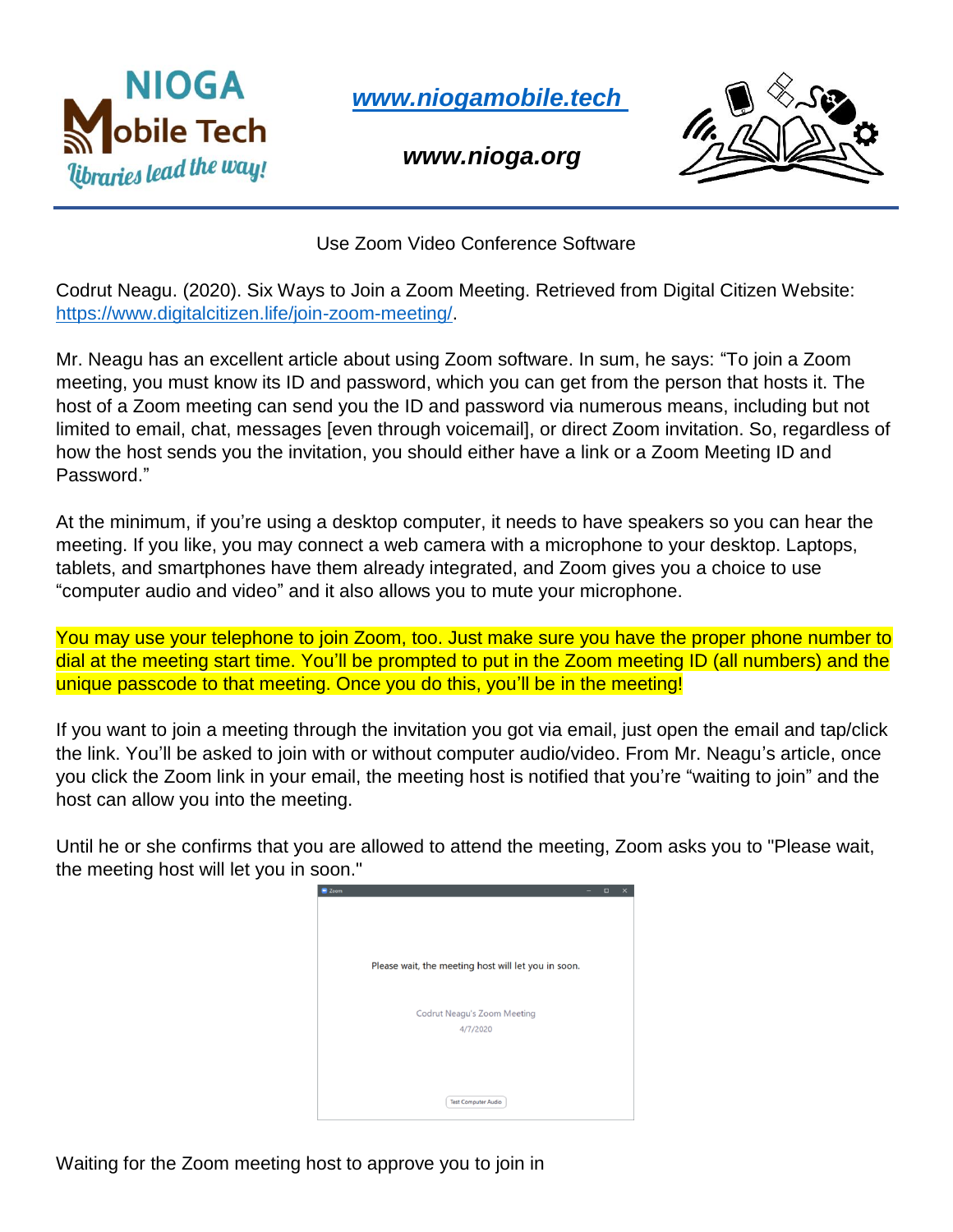

Zoom meeting controls are at the bottom of the screen

When the host confirms that you can join the Zoom meeting, you are in, and you can see and talk to the other participants.





If you want to leave the meeting, click or tap on the "Leave Meeting" button from the bottom-right corner of the Zoom app, and choose to "Leave meeting" when it asks you to confirm your choice.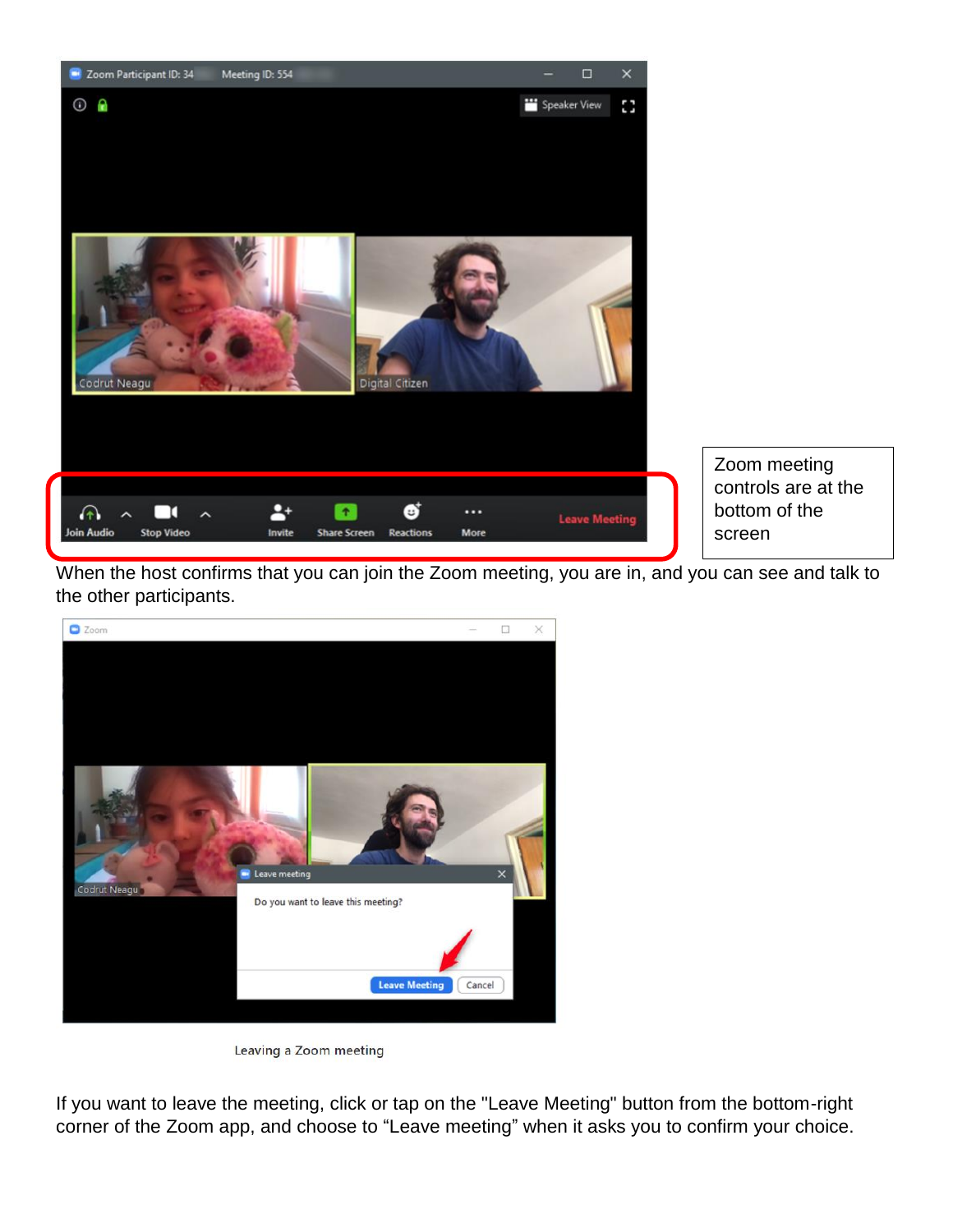These instructions come directly from the cited reference at the top of the page: How to join a Zoom Meeting from an Android device or an iPhone/iPad:

"The steps required to join a Zoom meeting are identical in Android and iOS. In this section, we include screenshots taken on an Android smartphone, as well as on an iPhone. Each image contains the Android screenshot on the left and its corresponding screenshot from the iPhone on the right.

On your Android mobile device or your iPhone/iPad, open the Zoom app. Then, tap on "Join a Meeting" if you don't want to sign into your Zoom account. If you want to sign in, do so, and then tap on tap on Join."



Join a Meeting in Zoom for Android and iPhone

Type the meeting ID and enter the name that you want to use for this meeting. Then tap Join Meeting if you're using an Android device, or Join if you're on an iPhone/iPad.

| ⊿常慮◎<br>w                                                                                   |                 |                | ※日本54%■1827   | No SIM 今<br>6:33 PM<br>100%                                                      |
|---------------------------------------------------------------------------------------------|-----------------|----------------|---------------|----------------------------------------------------------------------------------|
|                                                                                             |                 | Join a Meeting |               | Cancel<br>Join a Meeting                                                         |
|                                                                                             | 522             |                |               |                                                                                  |
| Join with a personal link name.                                                             |                 |                |               | 522                                                                              |
| 2 <sup>1</sup><br>Digital Citizen                                                           |                 |                |               | Join with a personal link name                                                   |
| Join Meeting<br>з                                                                           |                 |                |               |                                                                                  |
| If you received an invitation link, tap on the link to join the<br>meeting.<br>JOIN OPTIONS |                 |                |               | Codrut <sup>2</sup>                                                              |
| Don't Connect To Audio                                                                      |                 |                |               |                                                                                  |
| Turn Off My Video                                                                           |                 |                |               | Join<br>$\overline{\mathbf{3}}$                                                  |
|                                                                                             |                 |                |               | If you received an invitation link, tap on the<br>link again to join the meeting |
|                                                                                             |                 |                |               | Could<br>"Codrut"<br>Come                                                        |
| 1                                                                                           | $\overline{2}$  | 3              |               | t<br>u<br>e<br>У<br>p<br>W<br>r<br>q<br>O                                        |
|                                                                                             |                 |                |               |                                                                                  |
| $\overline{4}$                                                                              | 5               | 6              |               | h<br>K<br>S<br>t<br>$\mathsf{I}$<br>a<br>d<br>g                                  |
| 7                                                                                           | 8               | $\mathbf{Q}$   | ⊠             | b<br>Z<br>X<br>С<br>V<br>n <sub>m</sub><br>(x)<br>슈                              |
| ×                                                                                           | $\overline{0}$  |                | $\rightarrow$ |                                                                                  |
|                                                                                             | $\triangledown$ | Ω<br>◯         | 囶             | Q<br>123<br>return<br>space                                                      |

Entering the Zoom meeting ID and choosing a name for yourself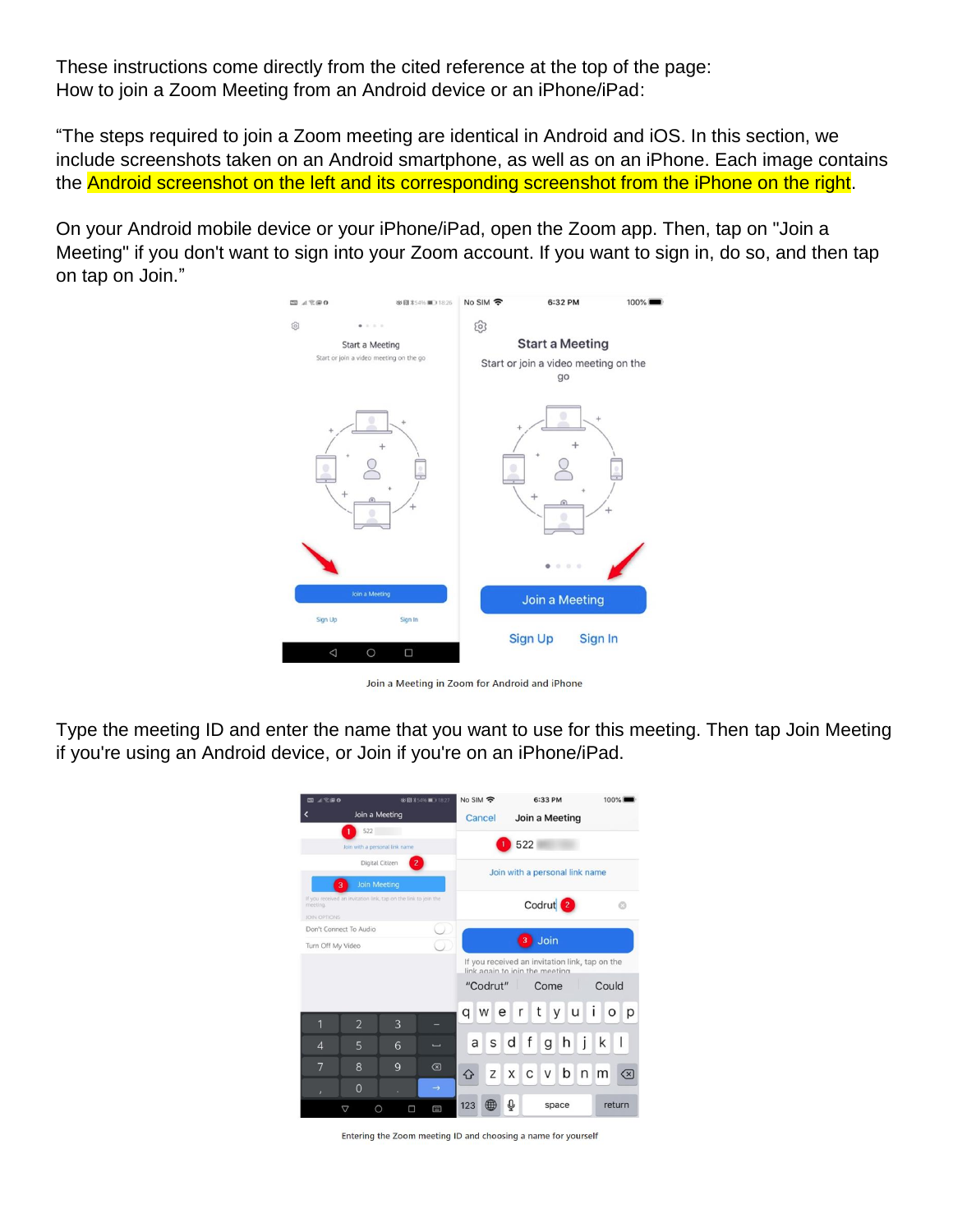Enter the password of the Zoom meeting and press OK (on Android) or Continue (on iPhone/iPad).



Typing in the password of the Zoom meeting

Choose whether you want to enable the audio and video for the meeting, and then tap on Join Meeting.



Choosing to join the Zoom meeting with or without video

Wait for the meeting host to allow you to join.